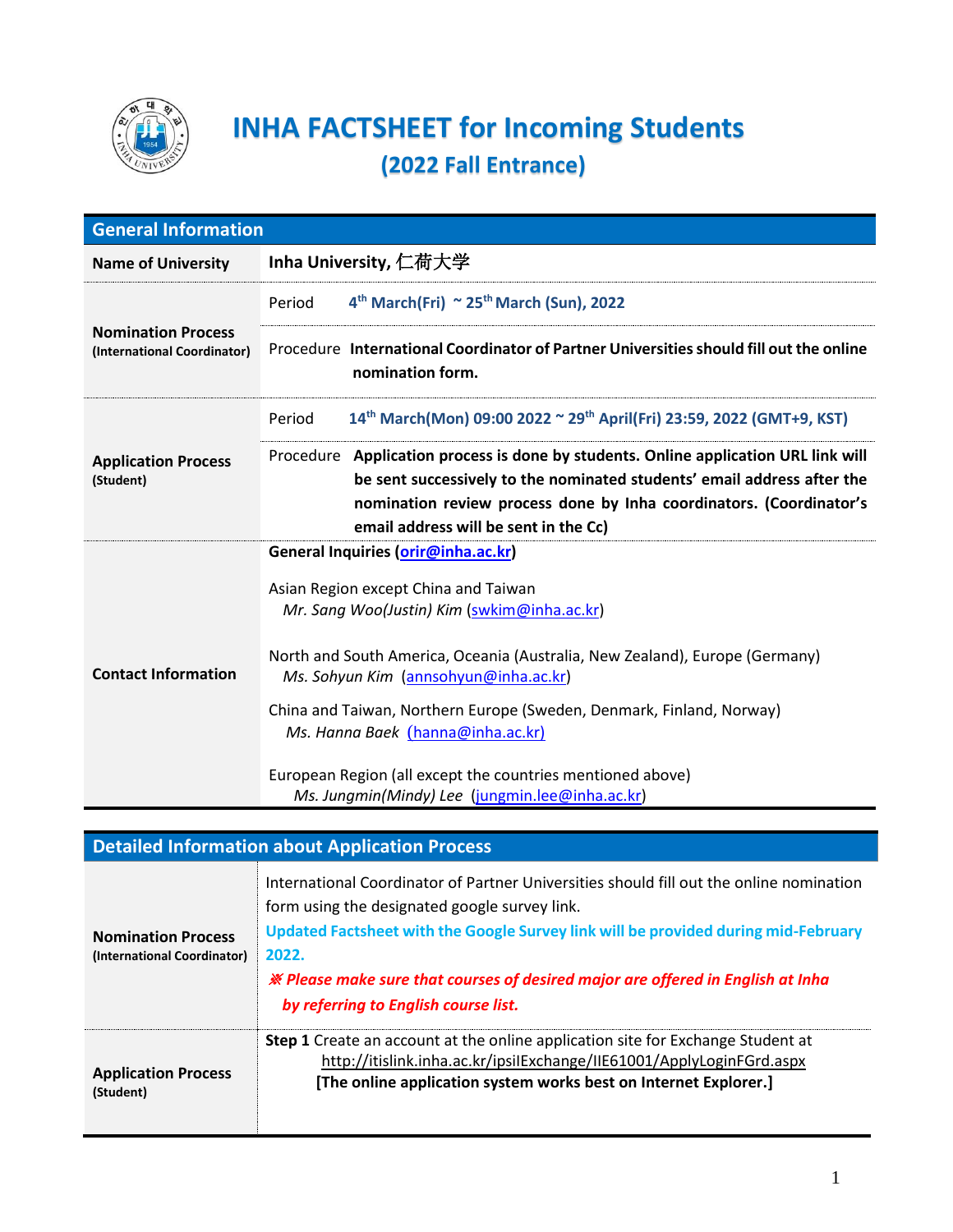|                  | Step 2 Upload the copy of required documents.<br>• All applications should be submitted online, and no paper application<br>will be accepted. |              |
|------------------|-----------------------------------------------------------------------------------------------------------------------------------------------|--------------|
|                  | <b>Detailed Information about Application Process</b>                                                                                         |              |
| <b>Checklist</b> | $\Box$ Before Online Application, applicants must have the following documents ready<br>in file.                                              |              |
|                  | <b>Required documents</b>                                                                                                                     | <b>Done</b>  |
|                  | • Your photo in a jpg file                                                                                                                    | $\mathbf{I}$ |
|                  | • A copy of passport                                                                                                                          | П            |
|                  | • Bank certificate                                                                                                                            | ΙI           |
|                  | • Most recent official transcript in English<br>(including all cumulative courses you took until the time of the application)                 |              |
|                  | • Application form                                                                                                                            | П            |
|                  | • Certificate of Language proficiency                                                                                                         | П            |
|                  | <b>Additional documents</b>                                                                                                                   | Done         |
|                  | • Family Relations Certificate<br>(only for applicants with bank certificate under your father or mother's name)                              | $\Box$       |
|                  | · Bachelor's Degree Certificate<br>(only for Graduate-level applicants)                                                                       | $\Box$       |

| <b>Qualification</b>         |                                                                                                                                                                                                                                                                                                                                                                                                                                                                                                                            |
|------------------------------|----------------------------------------------------------------------------------------------------------------------------------------------------------------------------------------------------------------------------------------------------------------------------------------------------------------------------------------------------------------------------------------------------------------------------------------------------------------------------------------------------------------------------|
| <b>Common requirement</b>    | • Currently-enrolled student at one of Inha University's partner institutions                                                                                                                                                                                                                                                                                                                                                                                                                                              |
| <b>GPA</b>                   | • A minimum 2.5 out of 4.5 cumulative GPA (2.22 out of 4.0) or 75 out of 100<br>points equivalent at home institution                                                                                                                                                                                                                                                                                                                                                                                                      |
| <b>Language Requirement</b>  | - To Take Courses in English:<br>• TOEFL (IBT 71 or above), IELTS (5.5 or above) or Duolingo English test (90 or above)<br>- To Take courses in Korean:<br>• Applicants who will apply to following departments need to fulfil the minimum<br>TOPIK level requirement below in order to study in Korean.<br>The department of Korean Language and literature (TOPIK 4 or above)<br>[Graduate level: Korean Language and literature: TOPIK 5 or above]<br>The department of Korean Language & Culture(KLC)-TOPIK 3 or above |
| <b>NOTE for requirements</b> | * Letter of Recommendation by your international coordinator or your advising<br>professor is required for applicants who does not meet the GPA or who does not<br>have official English test score.                                                                                                                                                                                                                                                                                                                       |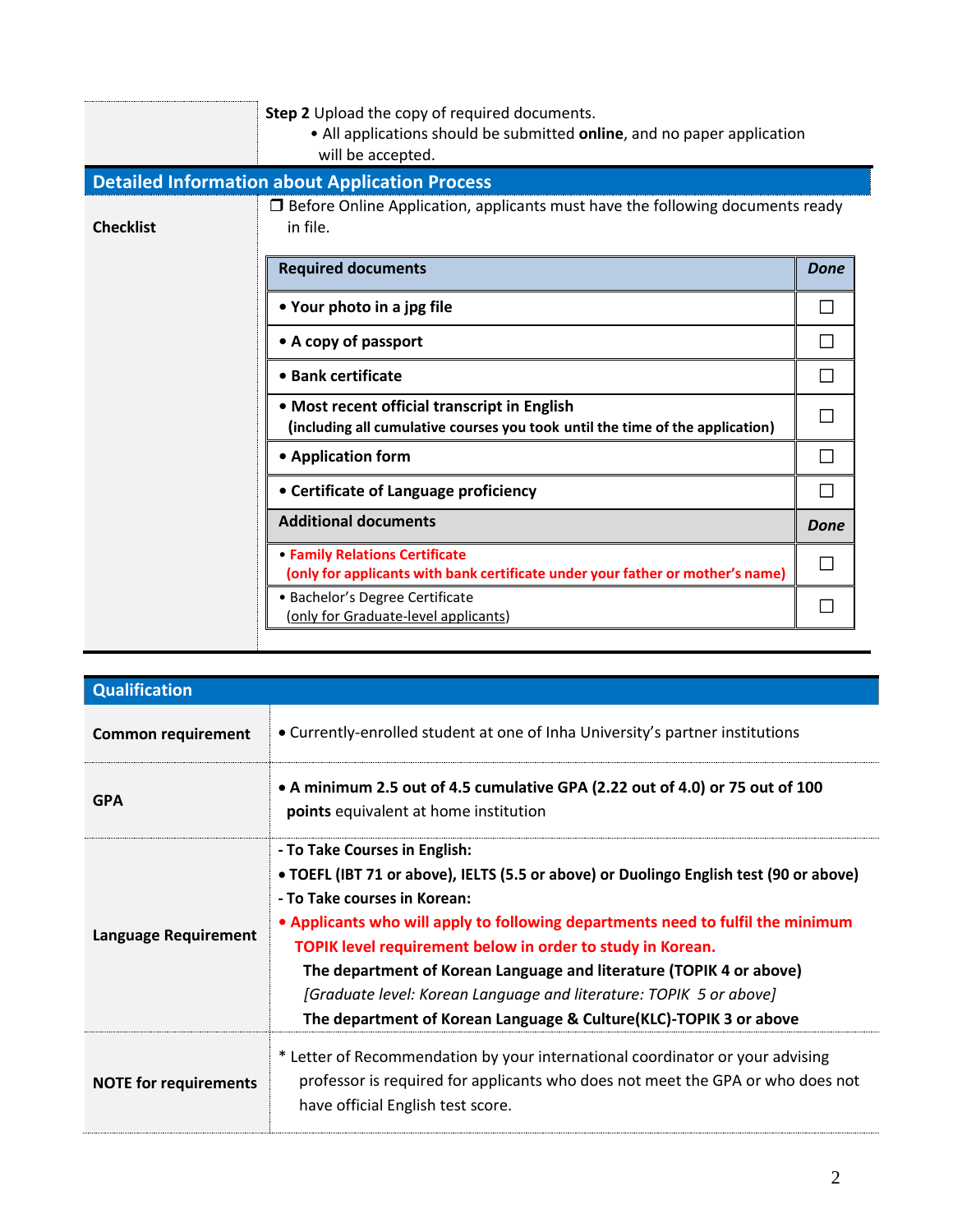|                         | * Letter of Recommendation is accepted for the Dep. Of KLC stating an applicant<br>has Korean language proficiency same or above that of TOPIK 3 or above. |
|-------------------------|------------------------------------------------------------------------------------------------------------------------------------------------------------|
| <b>NOTE</b> for those   | 2 For graduate-level applicants, you should submit the bachelor's degree                                                                                   |
| interested in Graduate- | certificate. Please make sure to contact professors of your chosen department or                                                                           |
| level Exchange          | laboratory and have an approval before applying. Please refer to our Graduate                                                                              |
| <b>Students</b>         | level Exchange student guide for detailed information.                                                                                                     |

| <b>Academic information</b>                         |                                                                                                                                                                                                                                                                                                                                                                                                                                                                                                                                                                                                                                                                                                                                                                                                                                                                                                             |
|-----------------------------------------------------|-------------------------------------------------------------------------------------------------------------------------------------------------------------------------------------------------------------------------------------------------------------------------------------------------------------------------------------------------------------------------------------------------------------------------------------------------------------------------------------------------------------------------------------------------------------------------------------------------------------------------------------------------------------------------------------------------------------------------------------------------------------------------------------------------------------------------------------------------------------------------------------------------------------|
| <b>Semester Dates</b>                               | 29th August 2022 ~ 16th December, 2022<br><b>Fall Semester</b><br>$5th$ December 2022 $\sim$ 9 <sup>th</sup> December 2022<br>Final Exam<br>E-learning Exam(Final) $14^{th}$ December 2022 $\sim$ 15 <sup>th</sup> December 2022<br>(The exact dates for 2023 Spring term is not available yet.)                                                                                                                                                                                                                                                                                                                                                                                                                                                                                                                                                                                                            |
| <b>Duration of classes</b>                          | 16 weeks per semester                                                                                                                                                                                                                                                                                                                                                                                                                                                                                                                                                                                                                                                                                                                                                                                                                                                                                       |
| <b>Course Catalogue</b><br>taught in English        | • Refer to "2022 English Course list" (The attached file)<br>* The 2022 English Course list is just the plan and courses are subject to change<br>depending on the circumstances.                                                                                                                                                                                                                                                                                                                                                                                                                                                                                                                                                                                                                                                                                                                           |
| <b>Course Registration</b><br>for Exchange Students | . The list of courses offered in English can be found online at the university's<br>website. (Fixed time table and course lists will be available approximately a month<br>before the semester starts.) Go to http://sugang.inha.ac.kr/sugang/ and click<br>'English' on the upper right side menu.<br>Click 'Course Schedule' on 'Curriculum' on the left side menu. Once you click<br>$1_{-}$<br>it, a pop up screen shows up.<br>2. Select 'foreign language' on the 'etc.' bar on new pop-up window.<br>Please check the Note column on the course table to see the instruction<br>3.<br>language.<br><b>X Exchange students can take courses across the majors upon successful course</b><br>registration. Course lists are subject to change due to departmental<br>circumstances.<br>$\mathbb X$ On the website, do not use the Department/Major bar. It will reset the foreign<br>language setting. |